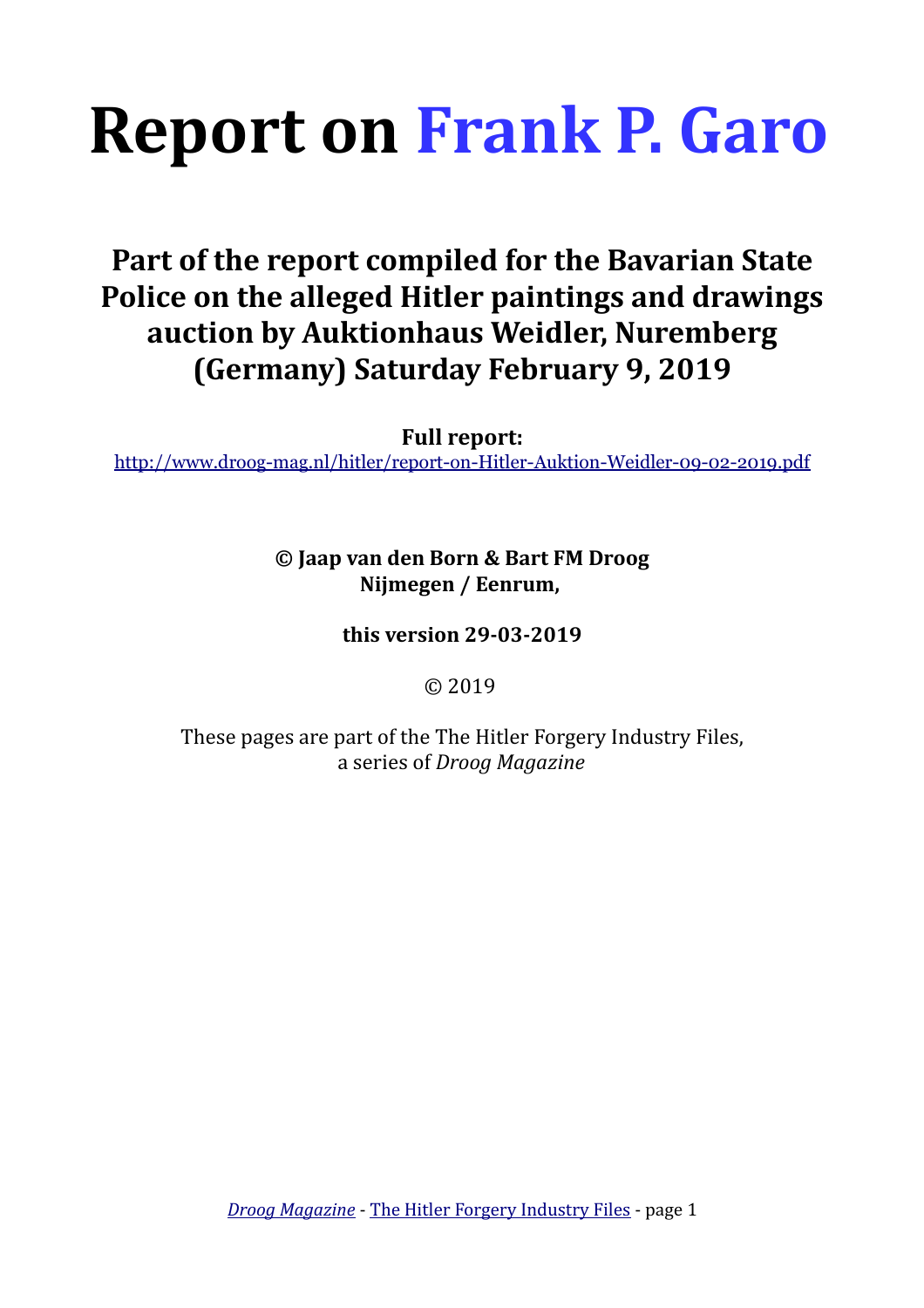#### <span id="page-1-0"></span>**Frank P. Garo**

Certificates of authenticity ('coa', or 'Gutachten') issued by Frank P. Garo to alleged Hitler paintings have emerged at recent 'Hitler' auctions in Germany and the United States. The common feature all the Hitlers with a Garo-coa have in common is that all are easily identified as forgeries.

Mr. Garo works in this way: he is sent a photo of an alleged Hitler painting. After he's paid 40 to 45 dollars, he issues a certificate. Garo has no skills whatsoever in judging the authenticity of signatures on paintings. He knows as good as nothing about what kind of works Hitler really made.

In an interview with the American newspaper *Tallahassee Democrat*, Garo declared: "He [Hitler] did a lot of still lifes, and he did some portraits," Garo said of the subjects shown in Hitler's art."A lot of pastel scenes, flowers, things like that. He also did a lot of country scenes, showing things like the woods, or a farmhouse in the background."

He too said that for about the last 25 years he has worked to verify artwork, much of which has historical significance and has analyzed in his estimation "about 700 Hitler drawings."[1](#page-1-1)

'Hitler drawings', not *alleged* Hitler drawings - signifying he has issued certificates to all the drawings. Which is rather amazing - as even in the fraudulent *[Werkkatalog](http://www.bartfmdroog.com/droog/niod/price.html)* (Price's book) no more than some 300 alleged Hitler drawings are depicted.

Garo gave this interview in February 2018 after he was already exposed as a swindler.

In December 2017 we had tested him out. Jaap van den Born sent Garo a photo of an Hitler painting forged by Van den Borm himself. It was a very clumsy forgery, with a few hints that should have alerted any real expert on its dubious nature. The contract of the contract of the contract of the contract of the contract of the contract of the contract of the contract of the contract of the contract of the contract of the contract of the contract of the co

Yet, after Garo was paid 40 US dollars, he issued a certificate of authenticity to this fictitious 'painting'.

<span id="page-1-1"></span><sup>1</sup> Ryan Dailey. Tallahassee auction will sell what could be some of Hitler's early sketches. *Tallahassee Democrat*, 09- 02-2018.

[http://www.tallahassee.com/story/news/2018/02/09/tallahassee-auction-sell-what-could-some-hitlers-early](http://www.tallahassee.com/story/news/2018/02/09/tallahassee-auction-sell-what-could-some-hitlers-early-sketches/308012002/)[sketches/308012002/](http://www.tallahassee.com/story/news/2018/02/09/tallahassee-auction-sell-what-could-some-hitlers-early-sketches/308012002/)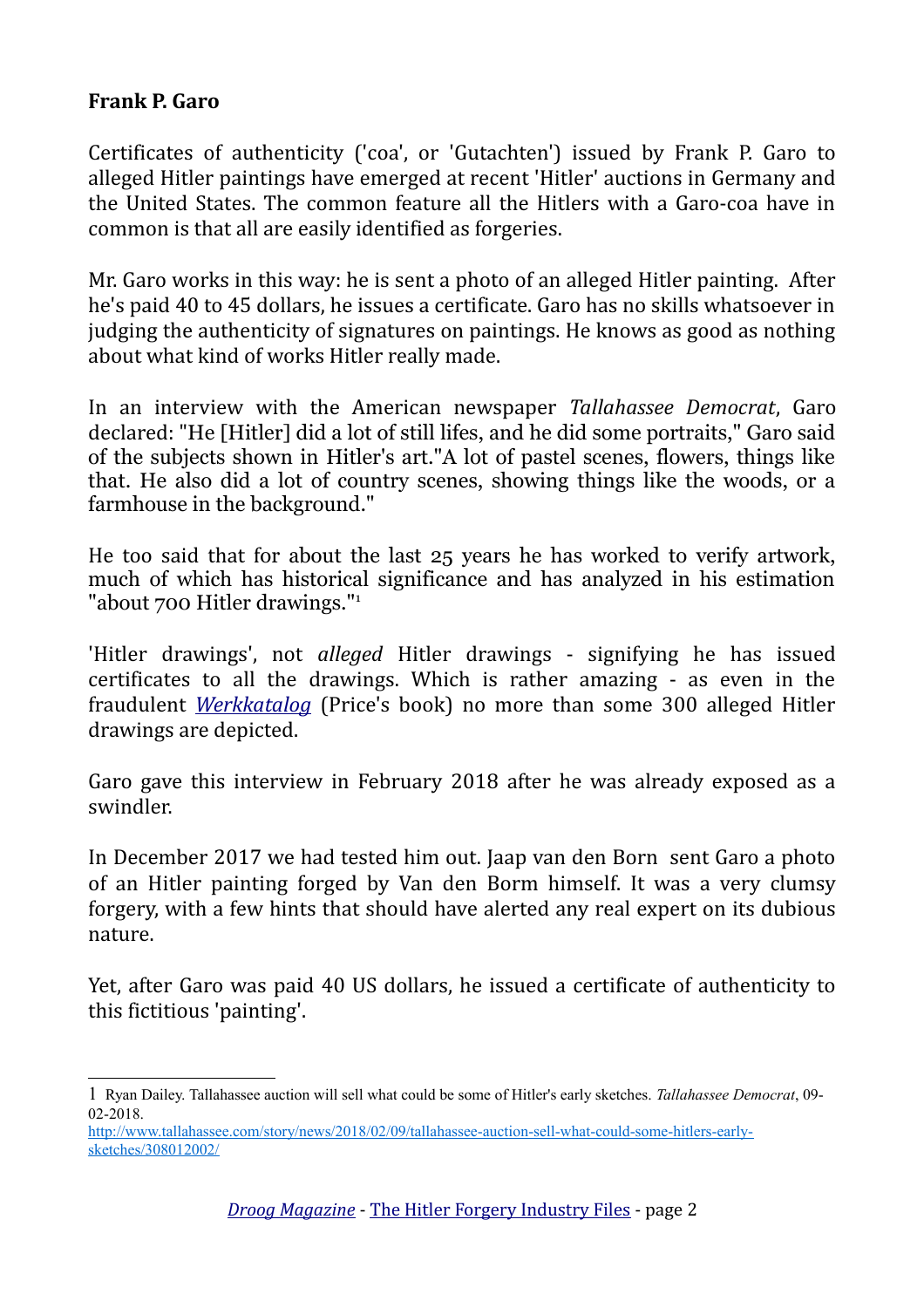This is how Van den Born produced a fake Hitler that fooled Garo into issuing a certificate of authenticity.



He looked on the internet for an image of a poorly painted sight on Vienna, which might date from 1910, and was made in a style that is completely different from anything Hitler ever painted. He found the image presented here on the left. $2$ Then Van den Born printed it



On the print Van den Born wrote with a 21st century felt pen 'A. Hitler'. He didn't even try to make it look like an authentic Hitler signature. Any bona fide handwriting expert would have noticed it was written by a modern felt pen: the letters end in a straight edge, not growing smaller at the end as happens with a pencil, pen or pinsel.

He placed the print in an authentic old frame and scanned it.

NB: the colors on the image left differ from the colors on the first image. These changes are caused by the printing and scanning processes.



On the back side Van den Born glued two pieces of paper, which hinted on the fake nature of this contraption: one with a badly forged stamp print with the letters 'HBH', and the other a 'Reklam mark'.

These two papers would make any Hitler expert extremely suspicious, as they would lead to identified Hitler forgeries.

He scanned the back side too, and sent scans with a high resolution to Mr. Garo.

<span id="page-2-0"></span><sup>2</sup> Source:<https://www.ebay.at/itm/52044946-Wien-Favoriten-/372579575886?hash=item56bf79284e>